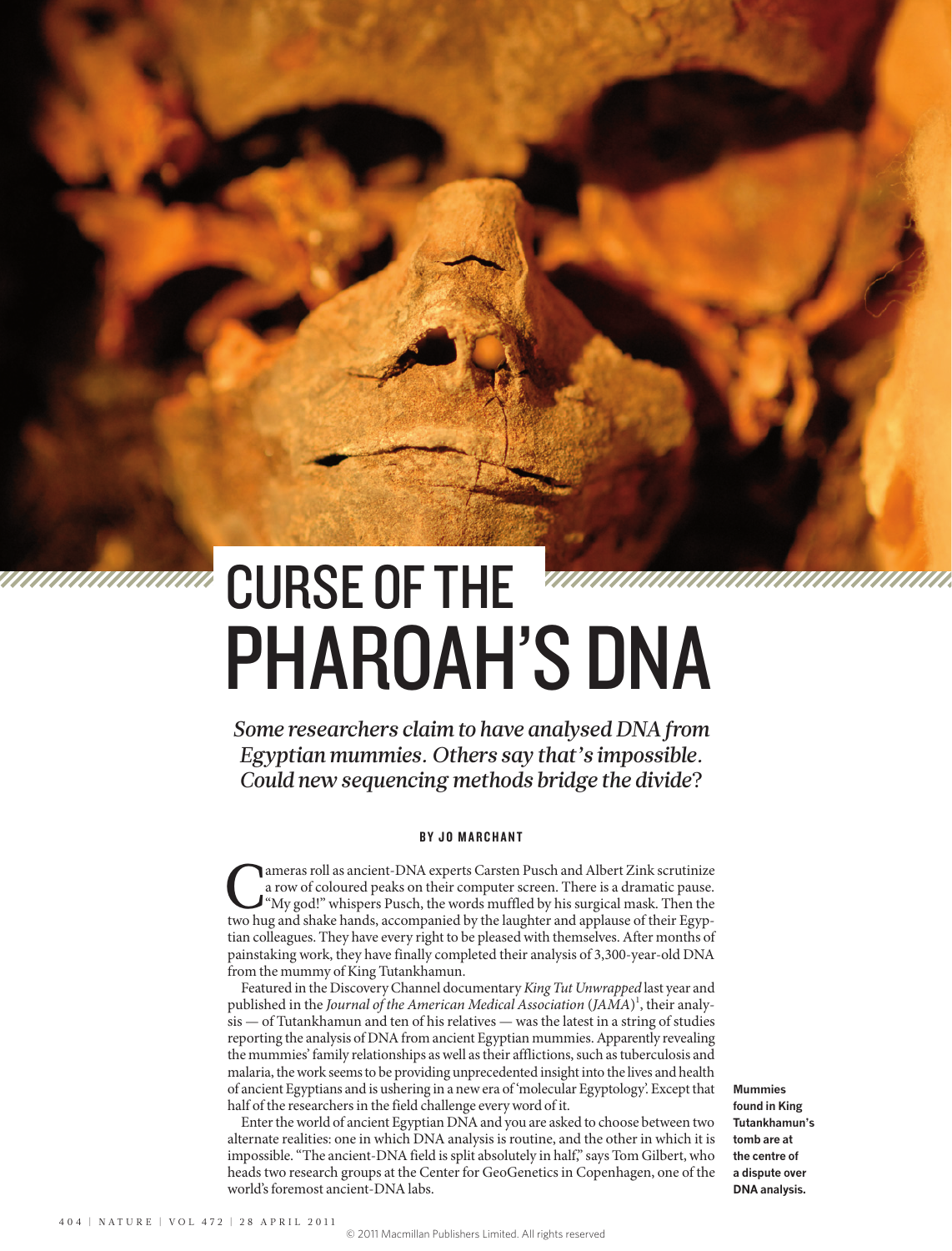Unable to resolve their differences, the two sides publish in different journals, attend different conferences and refer to each other as 'believers' and 'sceptics' — when, that is, they're not simply ignoring each other. The Tutankhamun study reignited long-standing tensions between the two camps, with sceptics claiming that in this study, as in most others, the results can be explained by contamination. Next-generation sequencing techniques, however, may soon be able to resolve the split once and for all by making it easier to sequence ancient, degraded DNA. But for now, Zink says, "It's like a religious thing. If our papers are reviewed by one of the other groups, you get revisions like 'I don't believe it's possible'. It's hard to argue with that."

### RISE AND FALL

The disagreement stems from the dawn of ancient-DNA research. In the 1980s, a young PhD student called Svante Pääbo worked behind his supervisor's back at the University of Uppsala in Sweden to claim he had done what no one else had thought was possible: clone nuclear DNA from a 2,400-year-old Egyptian mummy<sup>2</sup>. Soon researchers realized that they could use a new technique called polymerase chain reaction (PCR) to amplify tiny amounts of DNA from ancient samples. There was a burst of excitement as DNA was reported from a range of ancient sources, including insects preserved in amber and even an 80 million-year-old dinosaur $^3.$ 

Then came the fall. It turned out that PCR, susceptible to contamination at the best of times, is particularly risky when working with tiny amounts of old, broken-up DNA. Just a trace of modern DNA — say from an archaeologist who had handled a sample could scupper a result. The 'dinosaur' DNA belonged to a modern human, as did Pääbo's

# "I don't understand people's harshness. This is pioneering work."

pioneering clone. Once researchers began to adopt rigorous precautions<sup>4</sup>, including replicating results in independent labs, attempts to retrieve DNA from Egyptian mummies met with little success<sup>5</sup>.

That's no surprise, say sceptics. DNA breaks up over time, at a rate that increases with temperature. After thousands of years in Egypt's hot climate, they say, mummies are extremely unlikely to contain DNA fragments large enough to be amplified by PCR. "Preservation in most Egyptian mummies is clearly bad," says Pääbo, now at the Max Planck Institute for Evolutionary Anthroplogy in Leipzig and a leader in the field. Ancient-DNA researcher Franco Rollo of the University of Camerino in Italy went so far as to test how long mummy DNA might survive. He checked a series of papyrus fragments of various ages, preserved in the similar conditions to the mummies. He estimated that DNA fragments large enough to be identified by PCR — around 90 base pairs  $\log$  — would have vanished after only around 600 years $^6$ .

Yet all the while, rival researchers have published a steady stream of papers on DNA extracted from Egyptian mummies up to 5,000 years old. Zink and his colleagues have tested hundreds of mummies, and claim to have detected DNA from a range of bacteria, including *Mycobacterium tuberculosis*, *Corynebacterium diphtheriae* and *Escherichia coli*, as well as the parasites responsible for malaria and leishmaniasis.

In a high-profile study last year, a team led by microbiologist Helen Donoghue at University College London reported finding DNA from  $M$ . tuberculosis in Dr Granville's mummy $\bar{y}$  — named after physician Augustus Granville, the first person to autopsy a mummy, in 1825.

In the case of tuberculosis (TB) at least, Donoghue vehemently disagrees with the idea that DNA can't survive in Egyptian mummies. Mycobacteria such as *M. tuberculosis* have cell walls that are rich in lipids, which degrade slowly and protect the DNA, she argues. Donoghue claims that in many cases she has confirmed the presence of the bacterium by detecting these lipids directly. She says the extreme anti-contamination measures demanded by the big ancient-DNA labs are not as vital for ancient microbial DNA as they are for human DNA. After all, she says, modern diagnostic labs routinely detect TB using PCR — which suggests that the test is not as susceptible to contamination as the sceptics fear. In Donoghue's view, "some of the precautions they talk about are totally over the top compared to every diagnostic lab in the country".

The sceptics are unmoved. Without highly stringent controls in place, it's impossible to show that any microbial sequences are from ancient DNA and not from related modern microbes, says Gilbert. "How do you know you've got TB and not some other bacterium with a similar DNA sequence?" He and other critics believe that this entire body of research is based on wishful thinking.

The two groups have now grown tired of arguing. "It's largely dealt with by ignoring each other," says Ian Barnes, a molecular palaeontologist at Royal Holloway, University of London, who works on DNA from ancient animals, including mammoths. "There's enough dead stuff around, you're not obliged to get into anyone else's area."

## A ROYAL ARGUMENT

After the *JAMA* study on Tutankhamun and his family, however, the arguments resumed in force. Studies of human DNA from Egyptian mummies are the most controversial of all. One reason is the high profile of the claims. Another is that contamination from modern human DNA is excruciatingly difficult to detect, because its genetic make-up is almost identical to that of a human mummy's. On top of that, restricted access to samples makes it hard to check any claims in an independent lab. After more than a century in which valuable artefacts flooded out of the country to museums and private collections all over the world, the Egyptian authorities imposed a ban on removing archaeological samples from Egypt. Most non-Egyptian researchers wanting to study mummies are limited to museum exhibits elsewhere.

The Tutankhamun project was carried out by an Egyptian team recruited by archaeologist Zahi Hawass, Egypt's top official in charge of antiquities. It was the first ancient-DNA study on royal mummies, and the country lacked the necessary expertise. So Hawass asked Zink, a prominent researcher at the EURAC Institute for Mummies and the Iceman in Bolzano, Italy, and Pusch, of the University of Tübingen, Germany, to act as consultants. The pair designed and oversaw the study, including the building of two dedicated labs in Cairo. The labs were partly paid for by the Discovery Channel, which filmed the project.

The researchers deny that the television involvement put them under excessive pressure to produce dramatic results. But working for the cameras did make a challenging project even tougher, says Pusch. "Each time they came in to film, we had to close the lab for a week to clean." Eventually the TV crew was banished and the lab scenes reconstructed.

In the end, the project seemed to be a wild success, and its findings drew wide press attention. The researchers claimed to have detected DNA from the malaria parasite *Plasmodium falciparum* in several of the mummies, including Tutankhamun, suggesting that the infection had contributed to their deaths. They also said they had retrieved



**Archaeologist Zahi Hawass with King Tut's grandmother and a lot of press.**